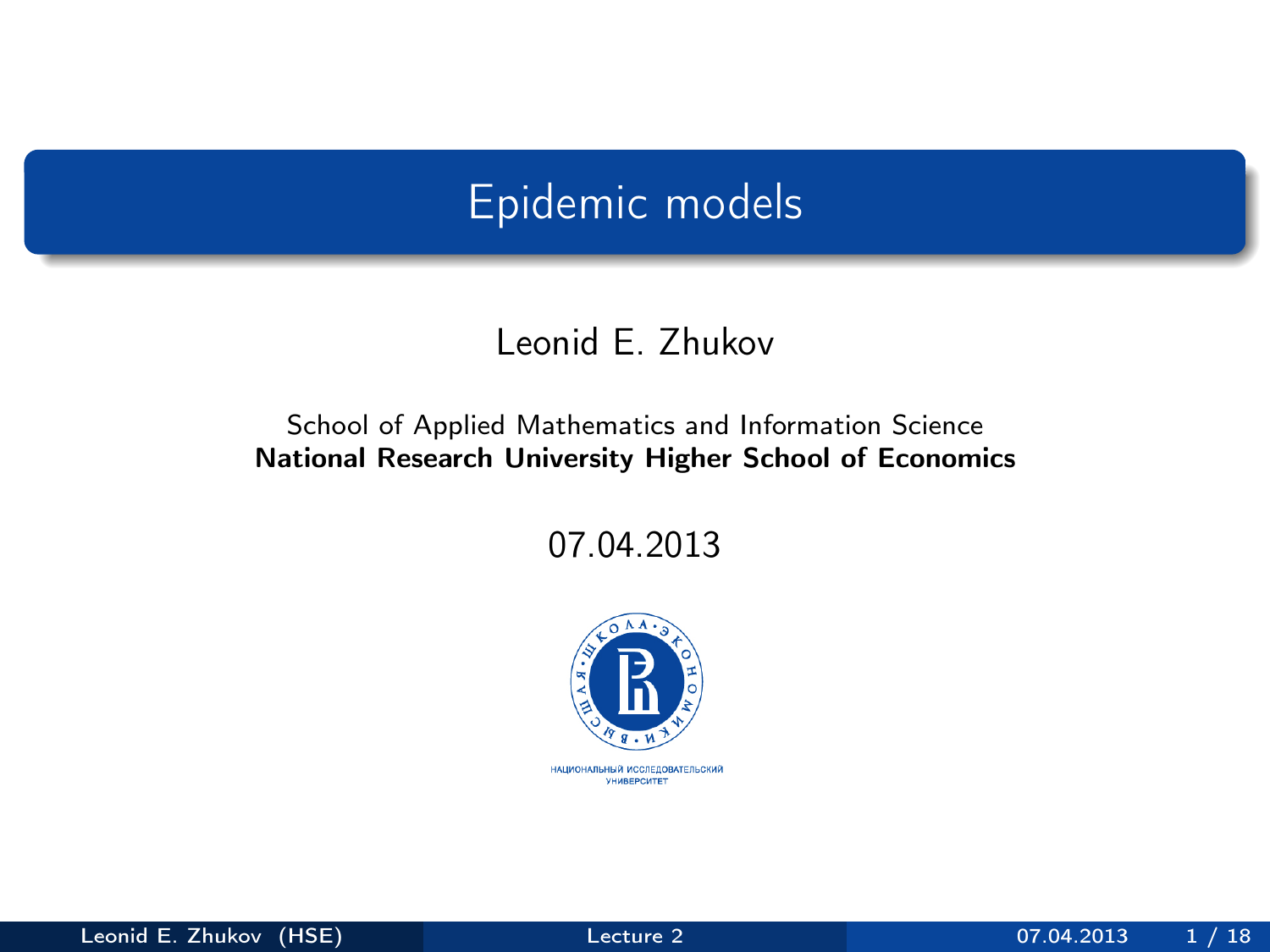# Epidemic dynamics models

- Mathematical epidimiology
- W. O. Kermack and A. G. McKendrick, 1927
- Deterministic compartamental model (population classes)  $\{S, I, T\}$
- $\bullet$   $S(t)$  succeptable, number of individuals not yet infected with the disease at time t
- $\bullet$   $I(t)$  infected, number of individuals who have been infected with the disease and are capable of spreading the disease.
- $\bullet$   $R(t)$  recoverd, number of individuals who have been infected and then recovered from the disease, can't be infected again or to transmit the infection to others.
- Fully-mixing model
- Closed population (no birth, death, migration)
- Models: SI, SIS, SIR, SIRS,..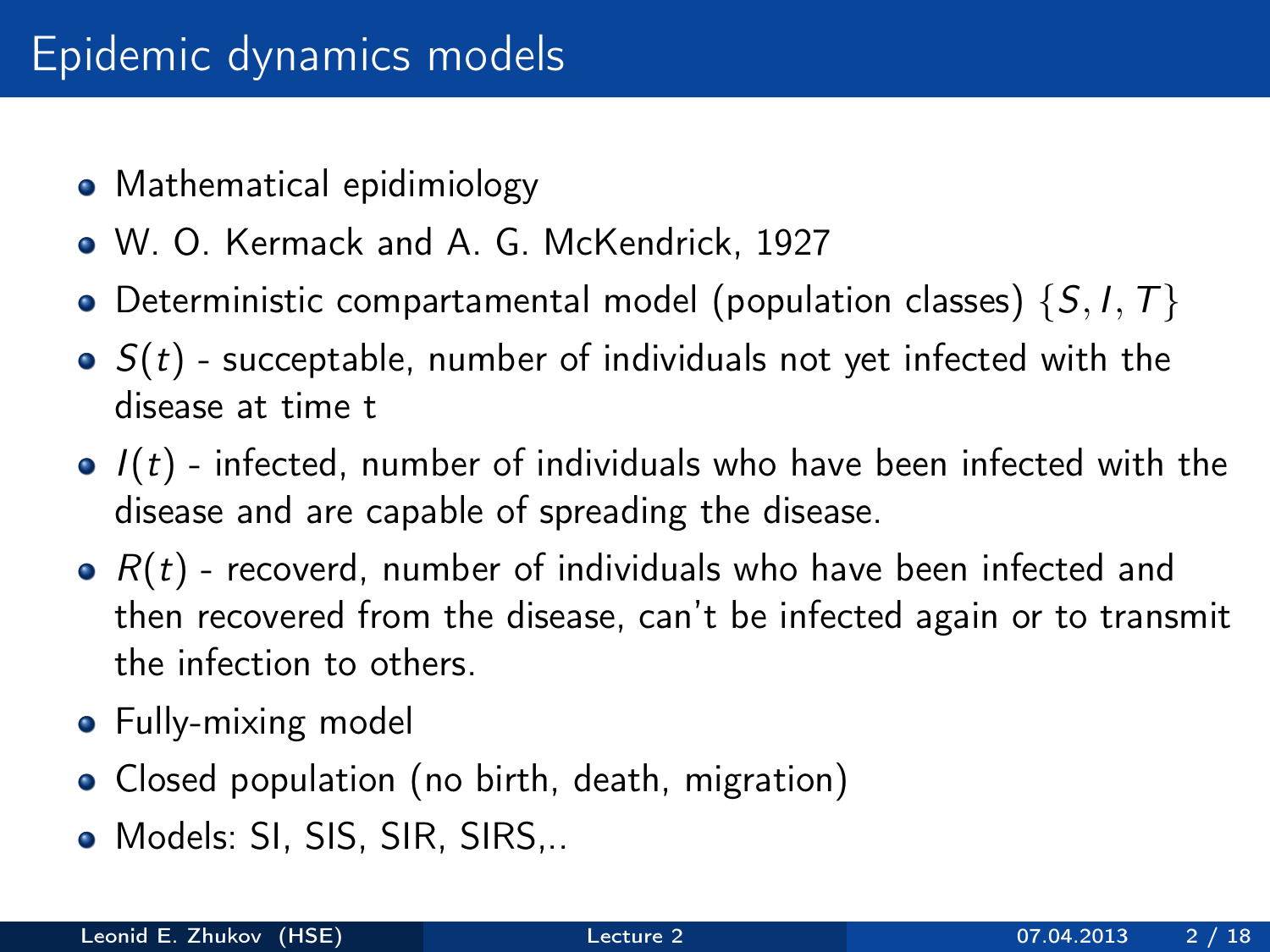• 
$$
S(t)
$$
 -susceptable,  $I(t)$  - infected

$$
S\longrightarrow I
$$

$$
S(t)+I(t)=N
$$

- $\bullet$   $\beta$  infection rate (on contact)
- Infection equation:

$$
I(t + \delta t) = I(t) + \beta \frac{S(t)}{N} I(t) \delta t
$$

$$
\frac{dI(t)}{dt} = \beta \frac{S(t)}{N} I(t)
$$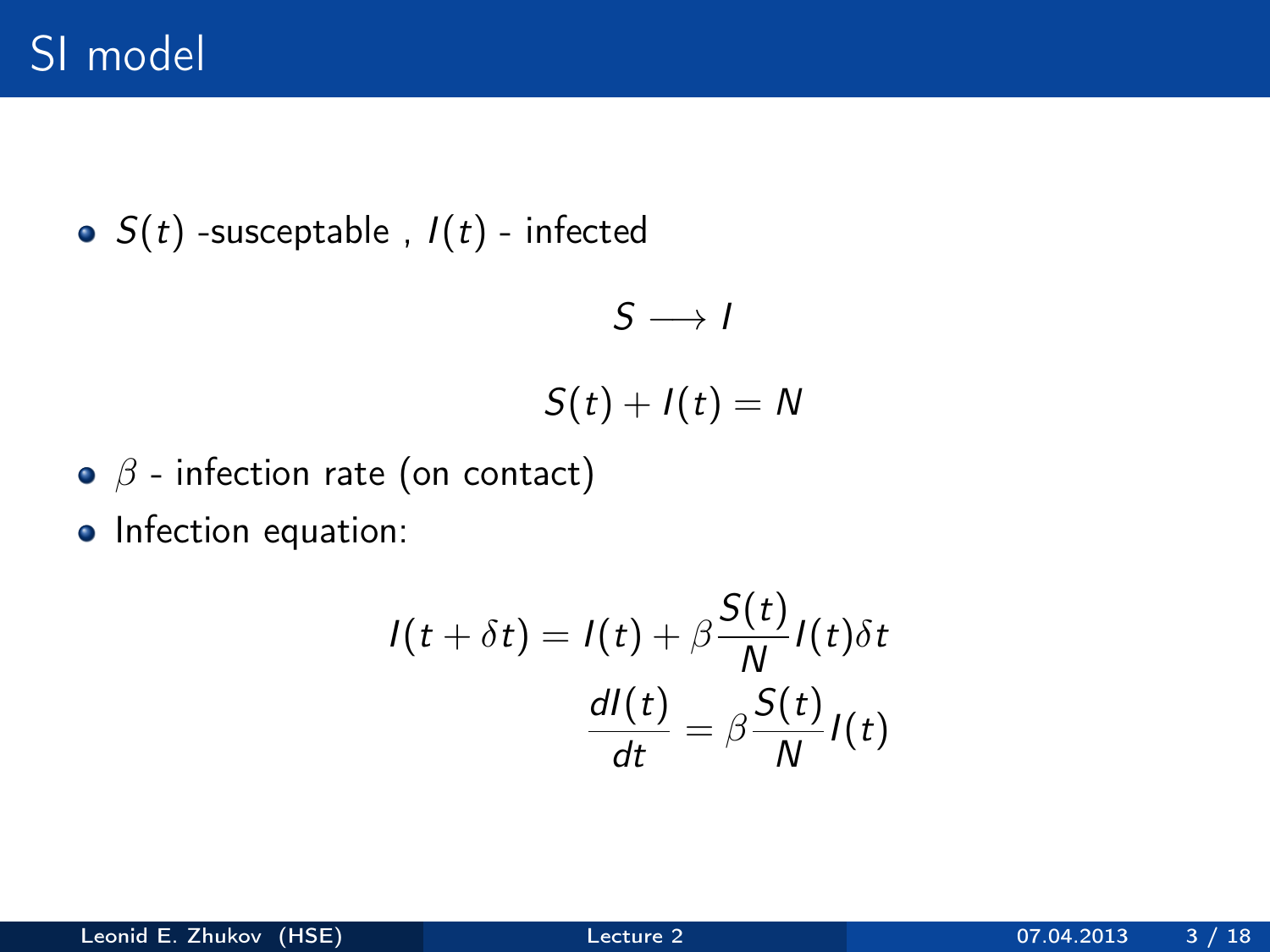• Normalization:  $i(t) = I(t)/N$ ,  $s(t) = S(t)/N$ 

**•** Equations

$$
\frac{ds(t)}{dt} = -\beta s(t)i(t)
$$

$$
\frac{di(t)}{dt} = \beta s(t)i(t)
$$

$$
s(t) + i(t) = 1
$$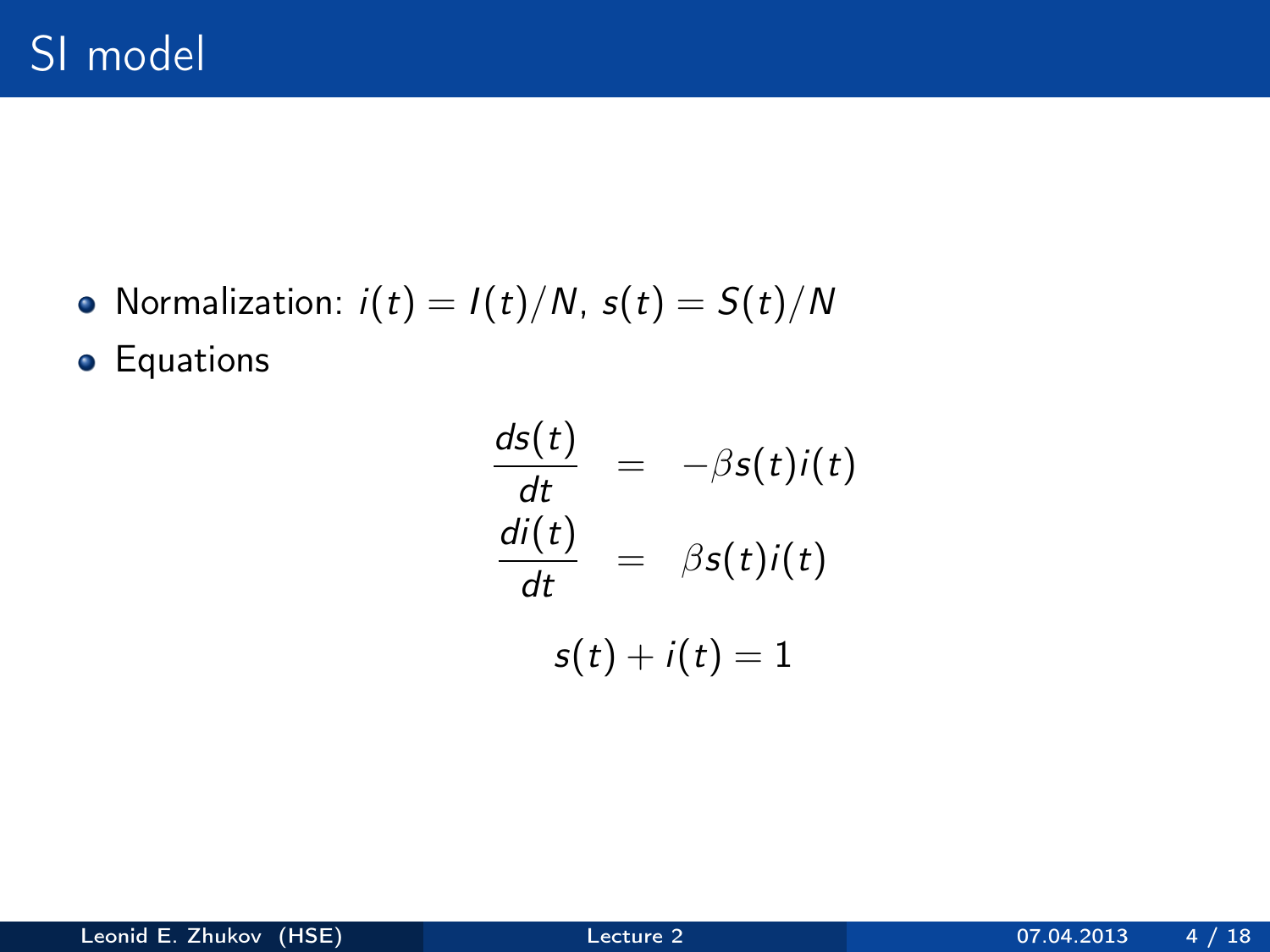• Differential equation,  $i(t = 0) = i_0$  $\frac{di(t)}{dt} = \beta(1 - i(t))i(t)$ 

• Solution:

$$
\int \frac{di}{(1-i)i} = \beta \int dt + C
$$

$$
\log \frac{i(t)}{1-i(t)} = \beta t + C
$$

• Logistic growth function:

$$
i(t) = \frac{i_0}{i_0 + (1 - i_0)e^{-\beta t}}
$$

**•** Population:

$$
I(t) = i(t)N
$$
  

$$
S(t) = (1 - i(t))N
$$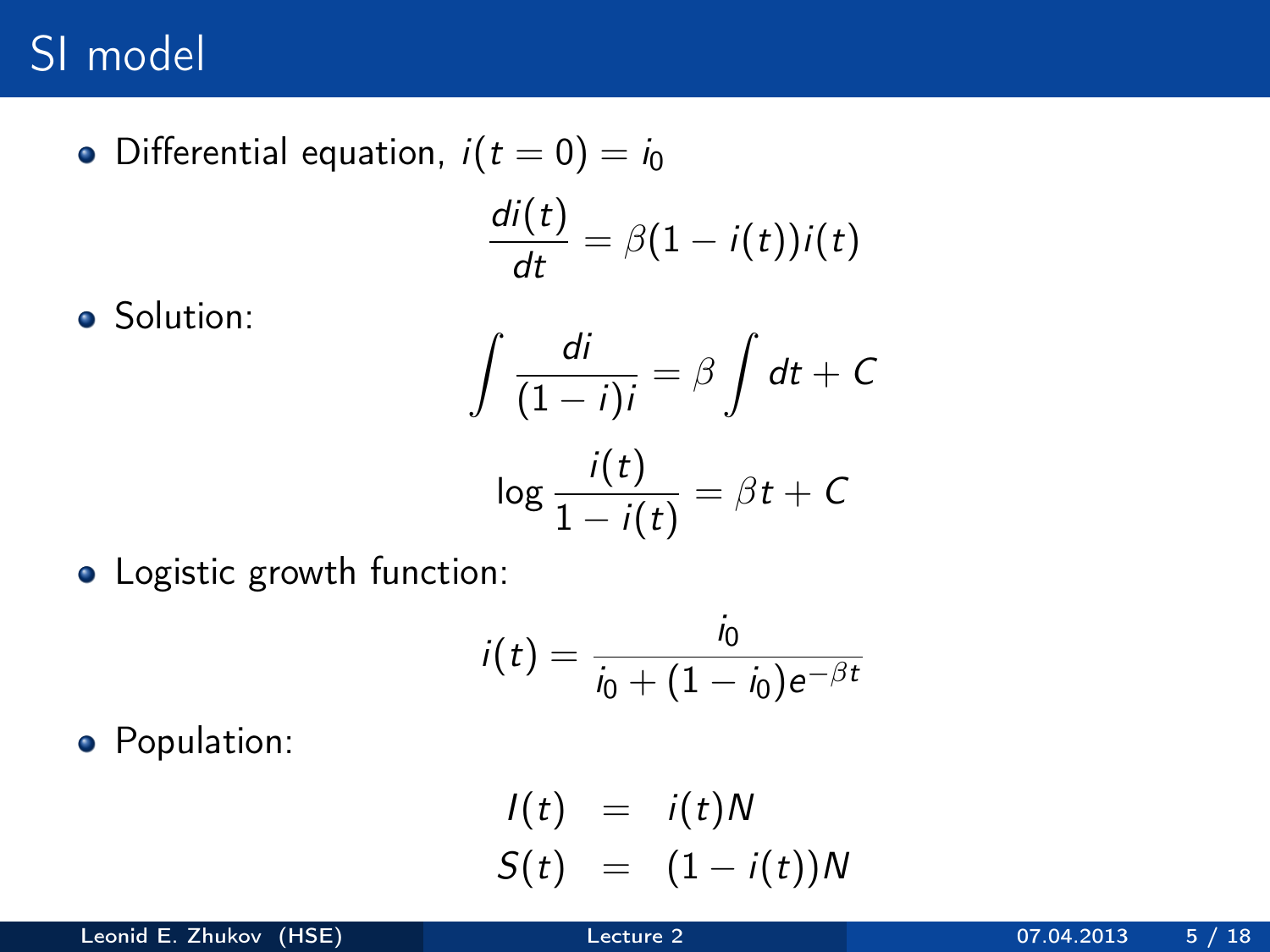# Logistic growth function



\n- $$
i_0 = 0.05
$$
,  $\beta = 0.8$
\n- $t \to \infty$
\n

$$
I(\infty) = N
$$

$$
S(\infty) = 0
$$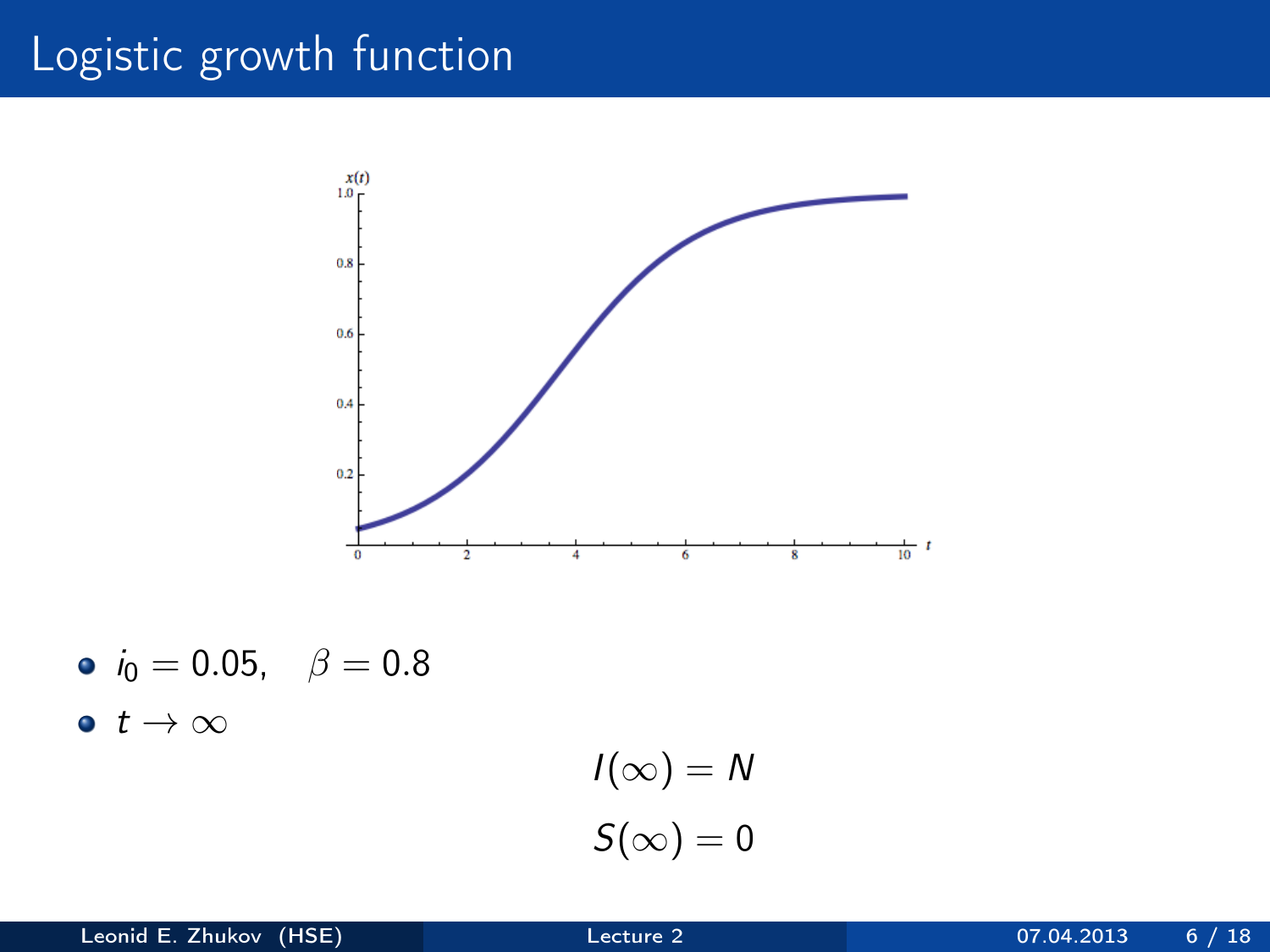# Logistic growth function



 $\bullet$   $\beta = 0.8$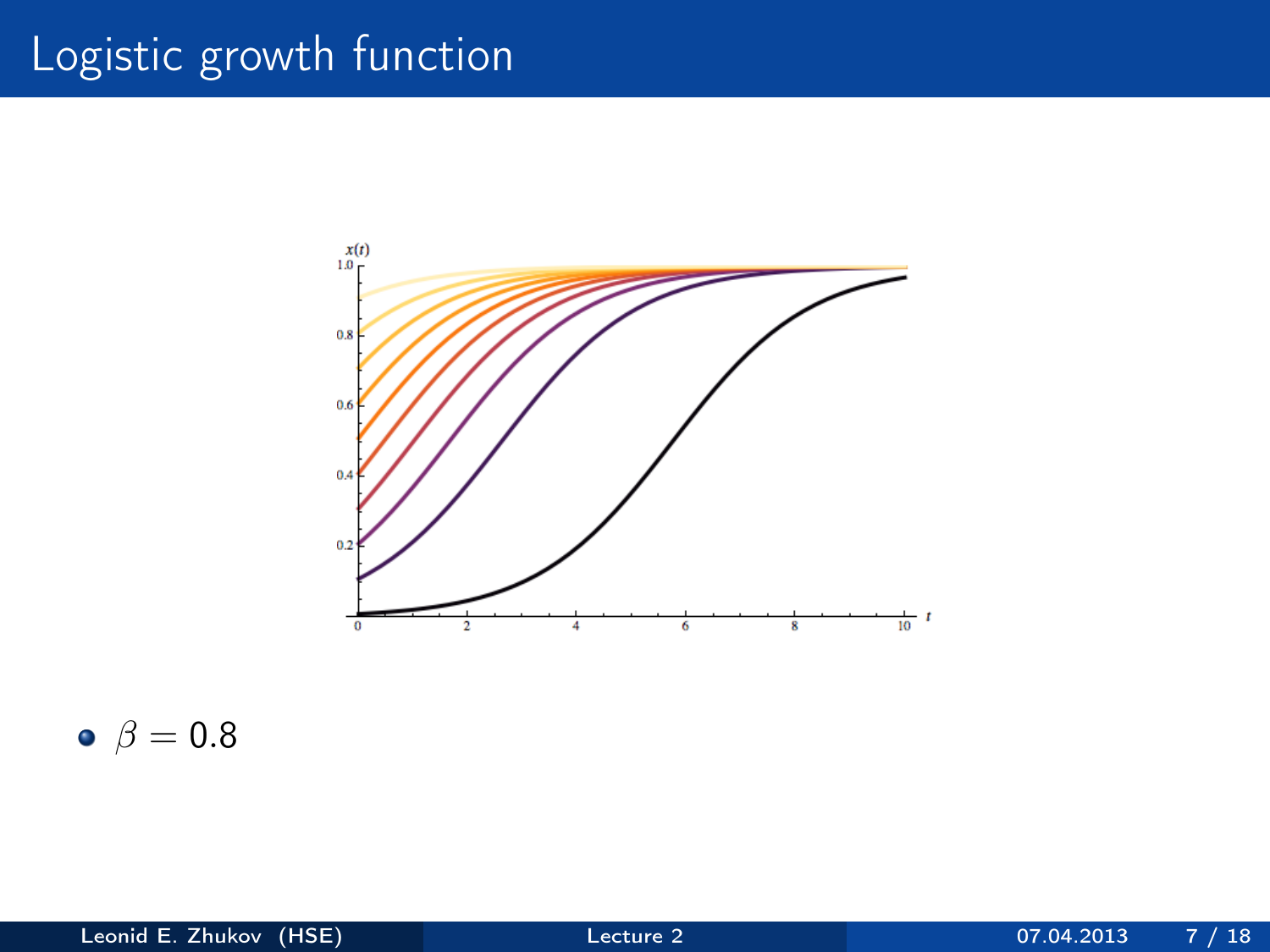# SIS model

• 
$$
S(t)
$$
 -susceptable ,  $I(t)$  - infected,  
\n
$$
S \longrightarrow I \longrightarrow S
$$
\n
$$
S(t) + I(t) = N
$$

• 
$$
\beta
$$
 - infection rate (on contact),  $\gamma$  - recovery rate

• Infection equations:

$$
\frac{ds}{dt} = -\beta si + \gamma i
$$
  

$$
\frac{di}{dt} = \beta si - \gamma i
$$
  

$$
s + i = 1
$$
  

$$
di
$$

$$
\frac{di}{dt}=(\beta-\gamma-i)i
$$

 $\bullet$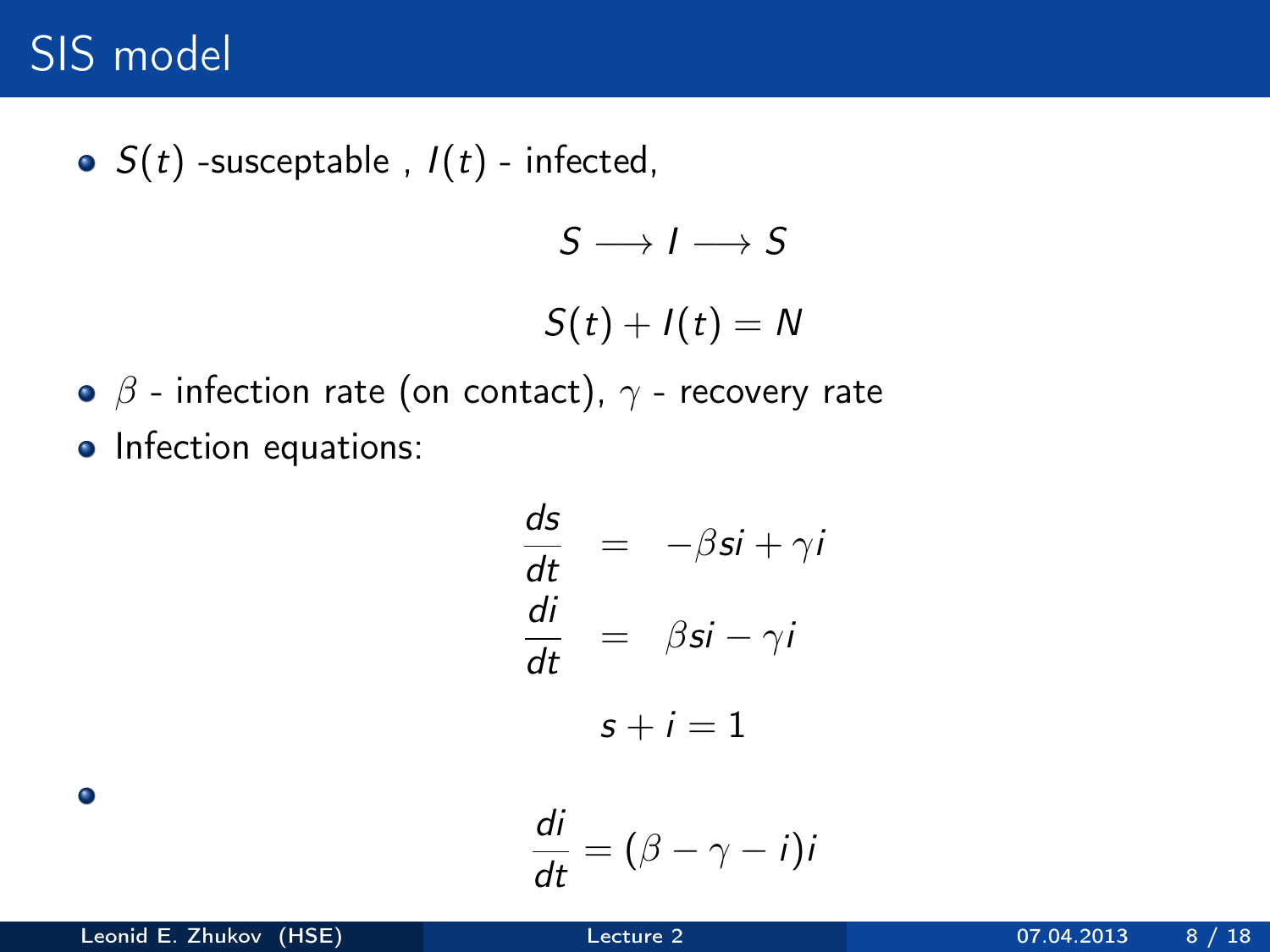# SIS model

**o** Solution

$$
i(t) = (1 - \frac{\gamma}{\beta}) \frac{C}{C + e^{-(\beta - \gamma)t}}, \quad C = \frac{\beta i_0}{\beta - \gamma - \beta i_0}
$$

• Limit  $t \to \infty$ 

$$
\begin{aligned}\n\beta > \gamma \quad , \quad i(t) \to (1 - \frac{\gamma}{\beta}) \\
\beta < \gamma \quad , \quad i(t) = i_0 e^{(\beta - \gamma)t} \to 0\n\end{aligned}
$$

 $\bullet$   $\beta > \gamma$ 

$$
I(\infty) = N(1 - \frac{\gamma}{\beta})
$$
  

$$
S(\infty) = N\frac{\gamma}{\beta}
$$

 $\bullet$   $\beta < \gamma$ 

$$
I(\infty) = 0
$$
  

$$
S(\infty) = N
$$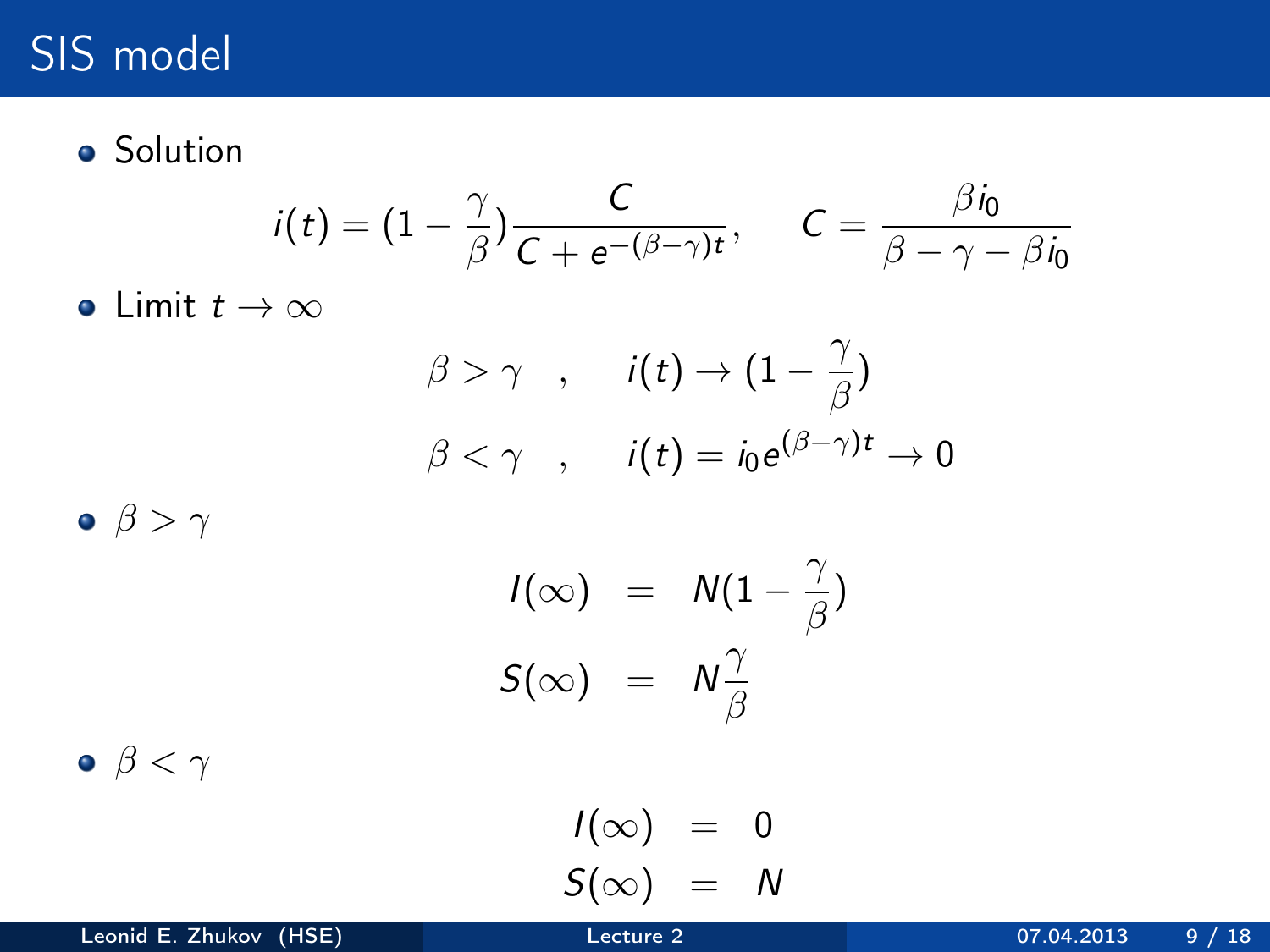#### Logistic function

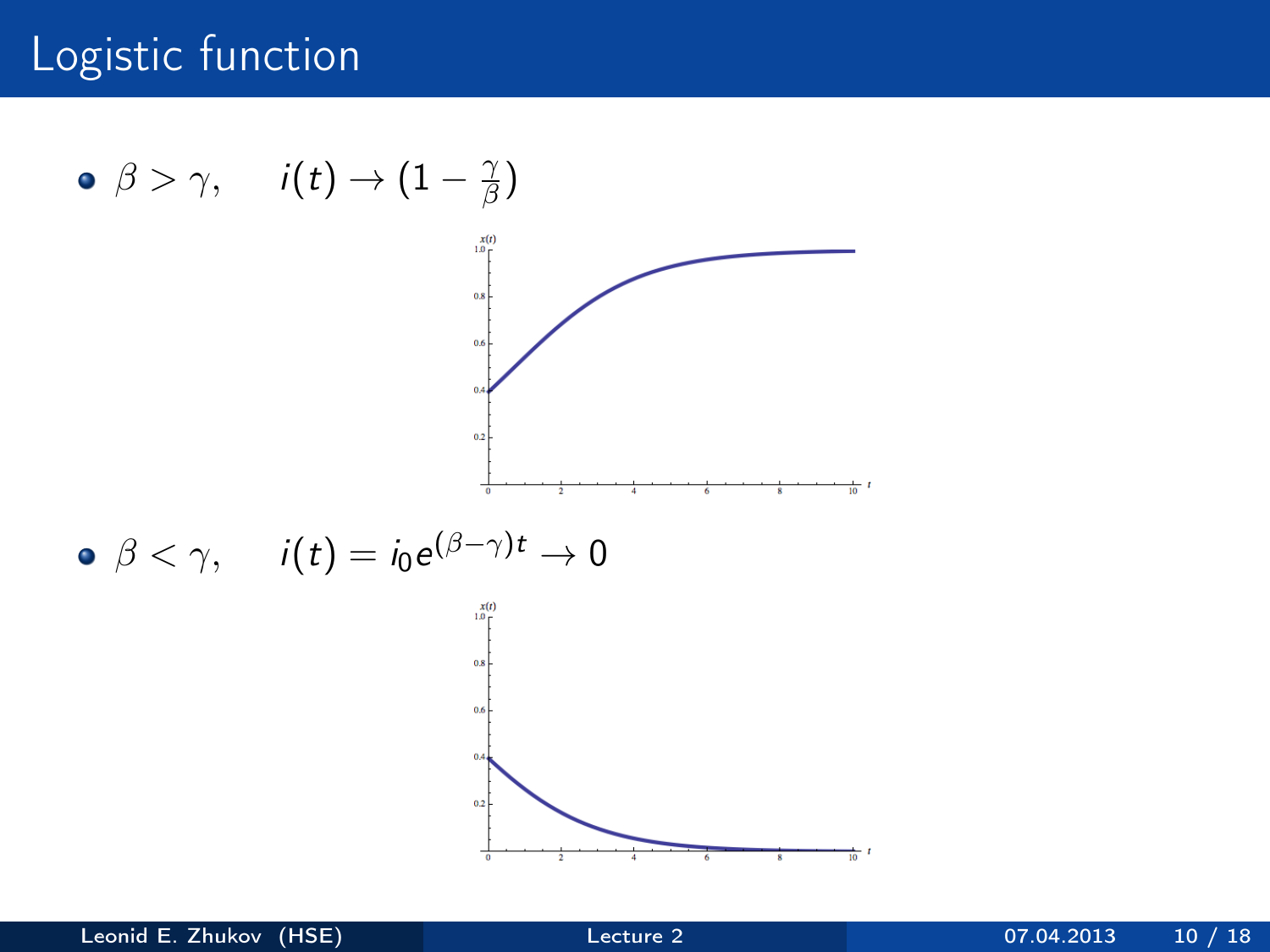$\bullet$   $S(t)$  -susceptable,  $I(t)$  - infected,  $R(t)$  - recovered

$$
S \longrightarrow I \longrightarrow R
$$
  

$$
S(t) + I(t) + R(t) = N
$$

- $\bullet$   $\beta$  infection rate,  $\gamma$  recovery rate
- Infection equation:

$$
\frac{ds}{dt} = -\beta si
$$
  

$$
\frac{di}{dt} = \beta si - \gamma i
$$
  

$$
\frac{dr}{dt} = \gamma i
$$
  

$$
s + i + r = 1
$$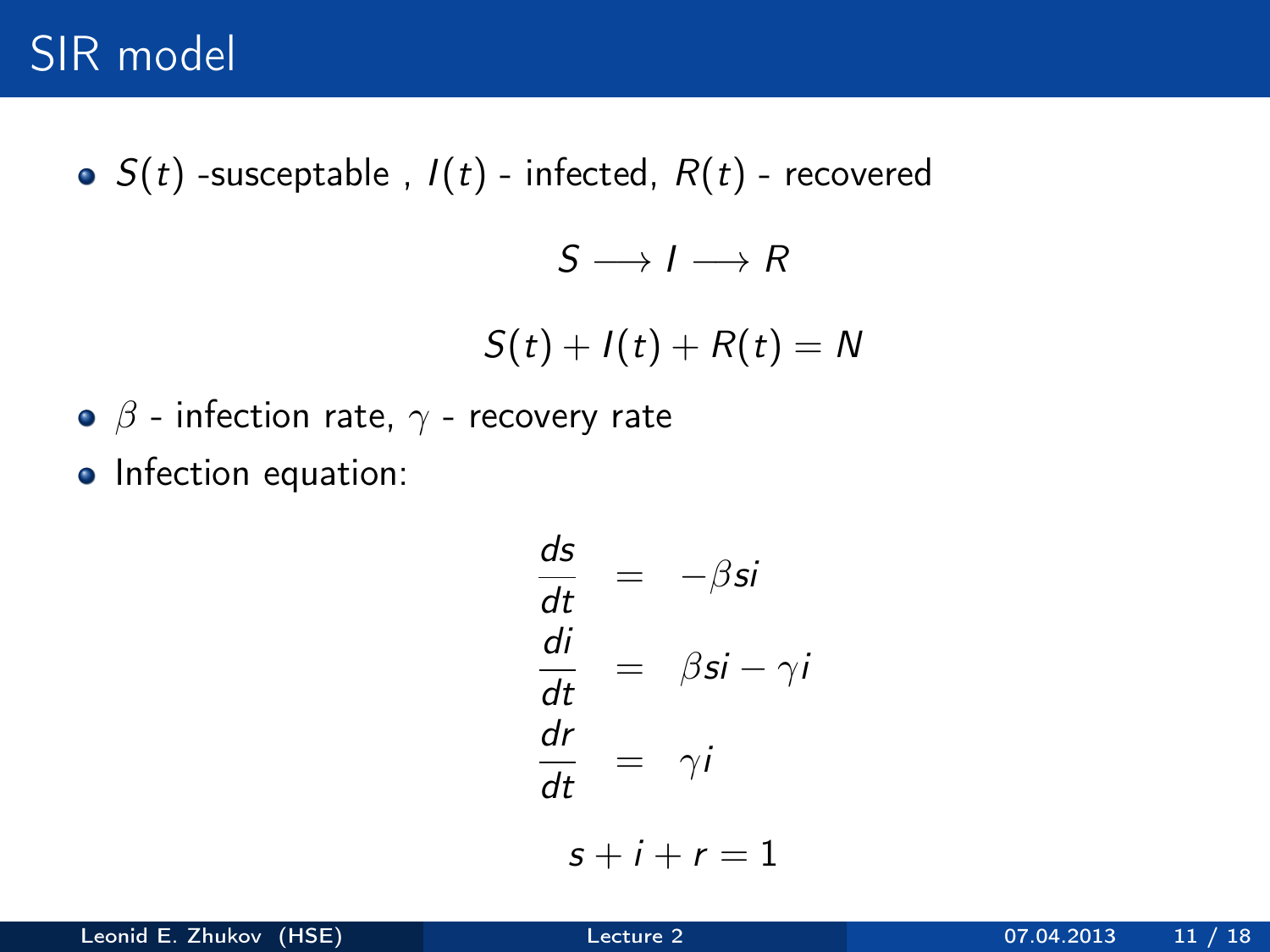$\bullet$ 

**•** Solution

$$
\frac{ds}{dt} = -\beta s \frac{dr}{dt} \frac{1}{\gamma}
$$

$$
s = s_0 e^{-\frac{\beta}{\gamma}r}
$$

$$
\frac{dr}{dt} = \gamma i = \gamma (1 - s - r) = \gamma (1 - r - s_0 e^{-\frac{\beta}{\gamma}r})
$$
  
Limits:  $t \to \infty$ ,  $r(\infty) \to const$ ,  $\frac{dr}{dt} = 0$   
 $1 - r = s_0 e^{-\frac{\beta}{\gamma}r}$ 

• Initial conditions:  $r(0) = 0$ ,  $i(0) = c/N$ ,  $s(0) = 1 - c/N \approx 1$ 

$$
1-r=e^{-\frac{\beta}{\gamma}r}
$$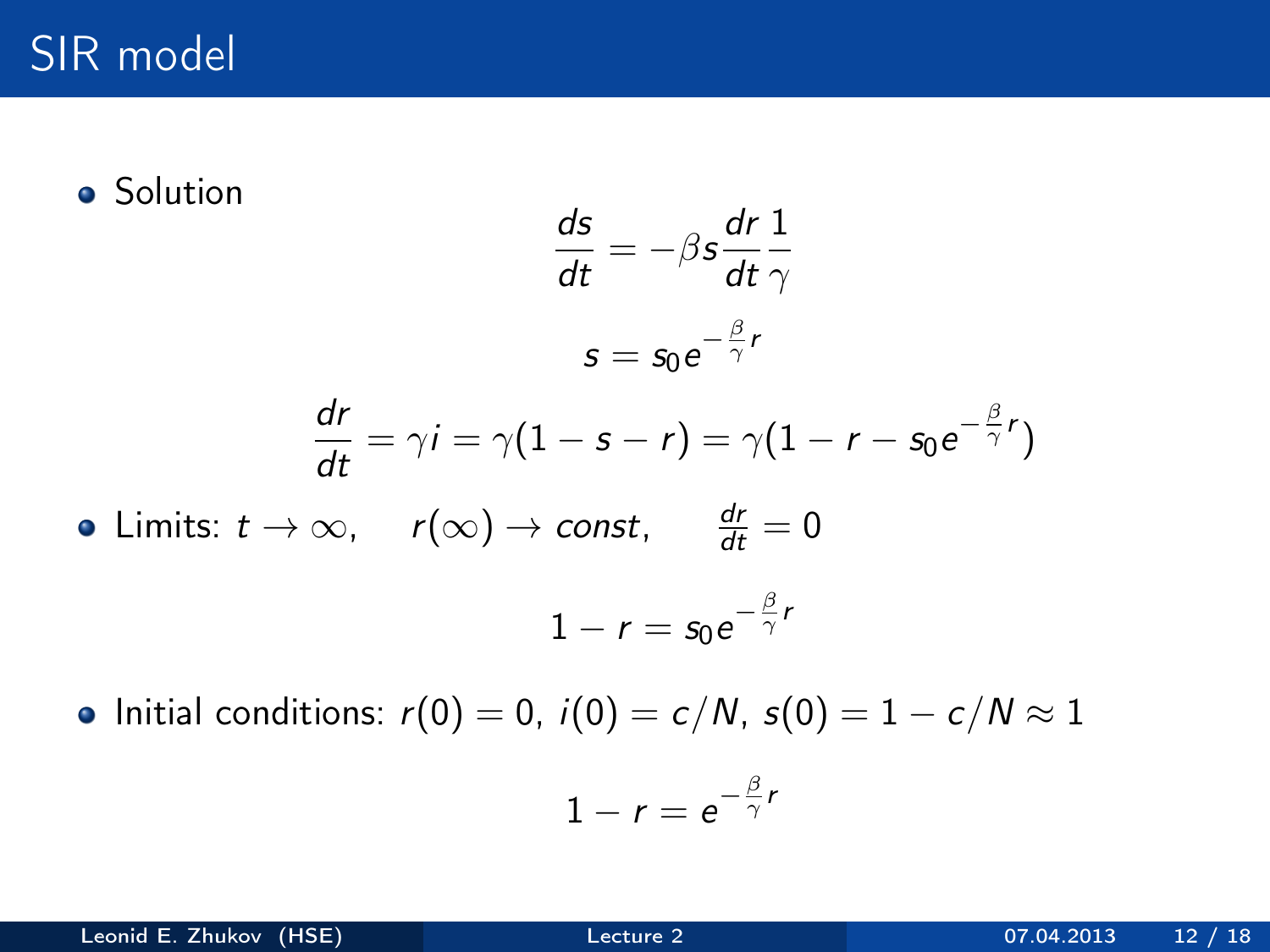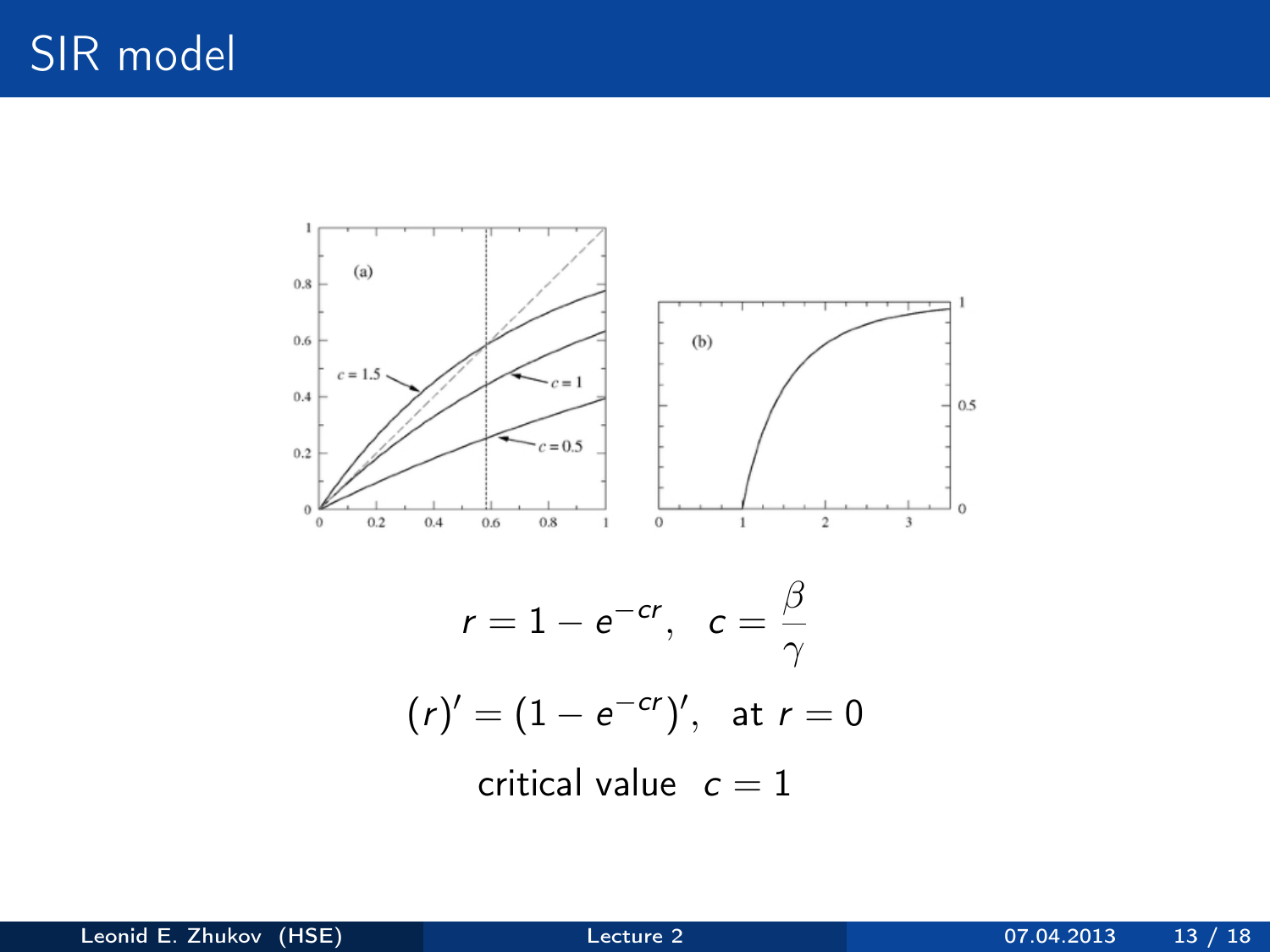Critical point

$$
\beta = \gamma
$$

• Epidemic threshold

$$
\begin{array}{ccc}\n\beta > \gamma & , & r(\infty) = \text{const} > 0 \\
\beta < \gamma & , & r(\infty) \to 0\n\end{array}
$$

**•** Basic reproduction number

$$
R_0=\frac{\beta}{\gamma}
$$

•  $R_0 > 1$  - epidemics  $R_0 < 1$  - no epidemics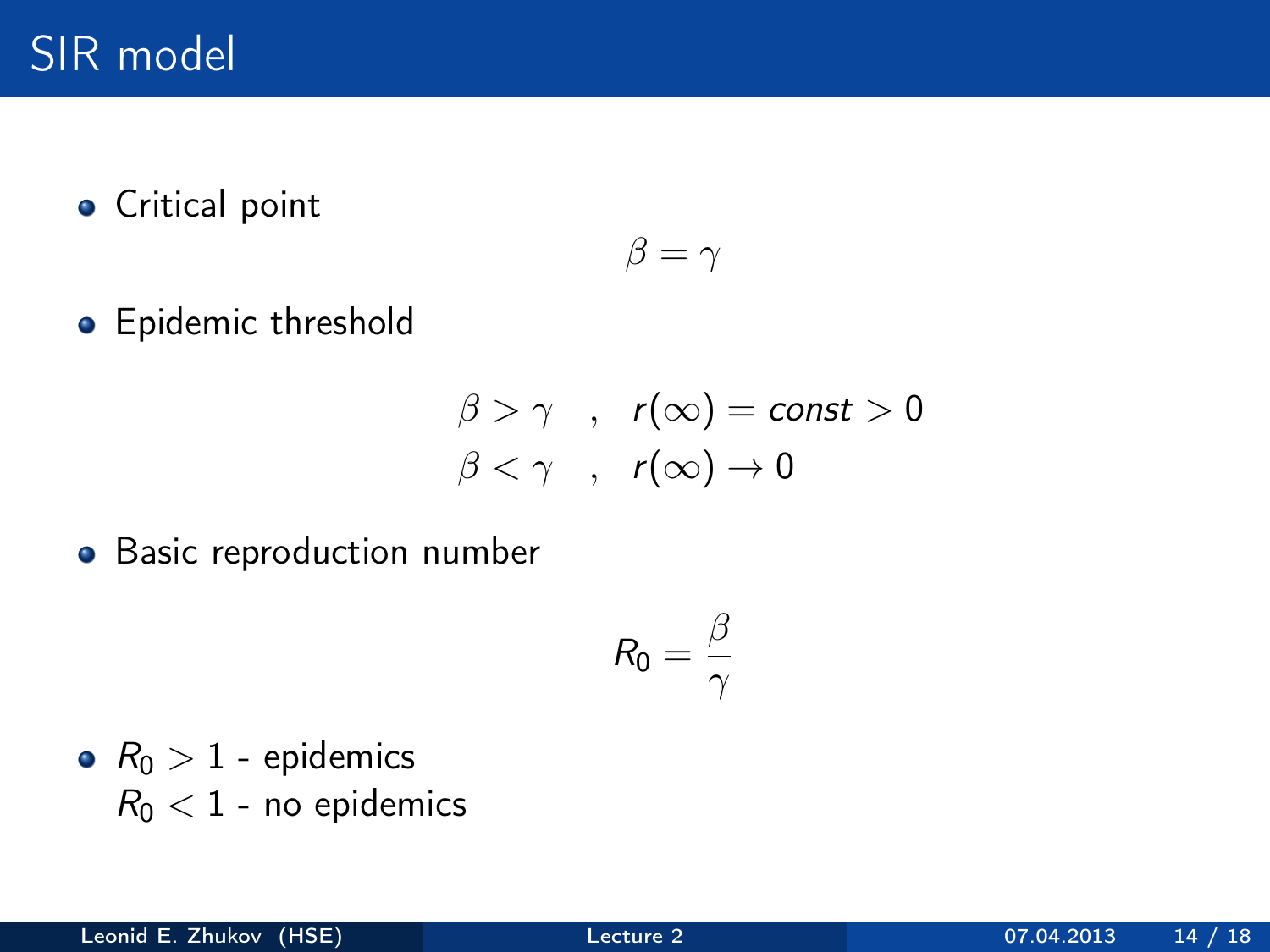



•  $i_0 = 0.1$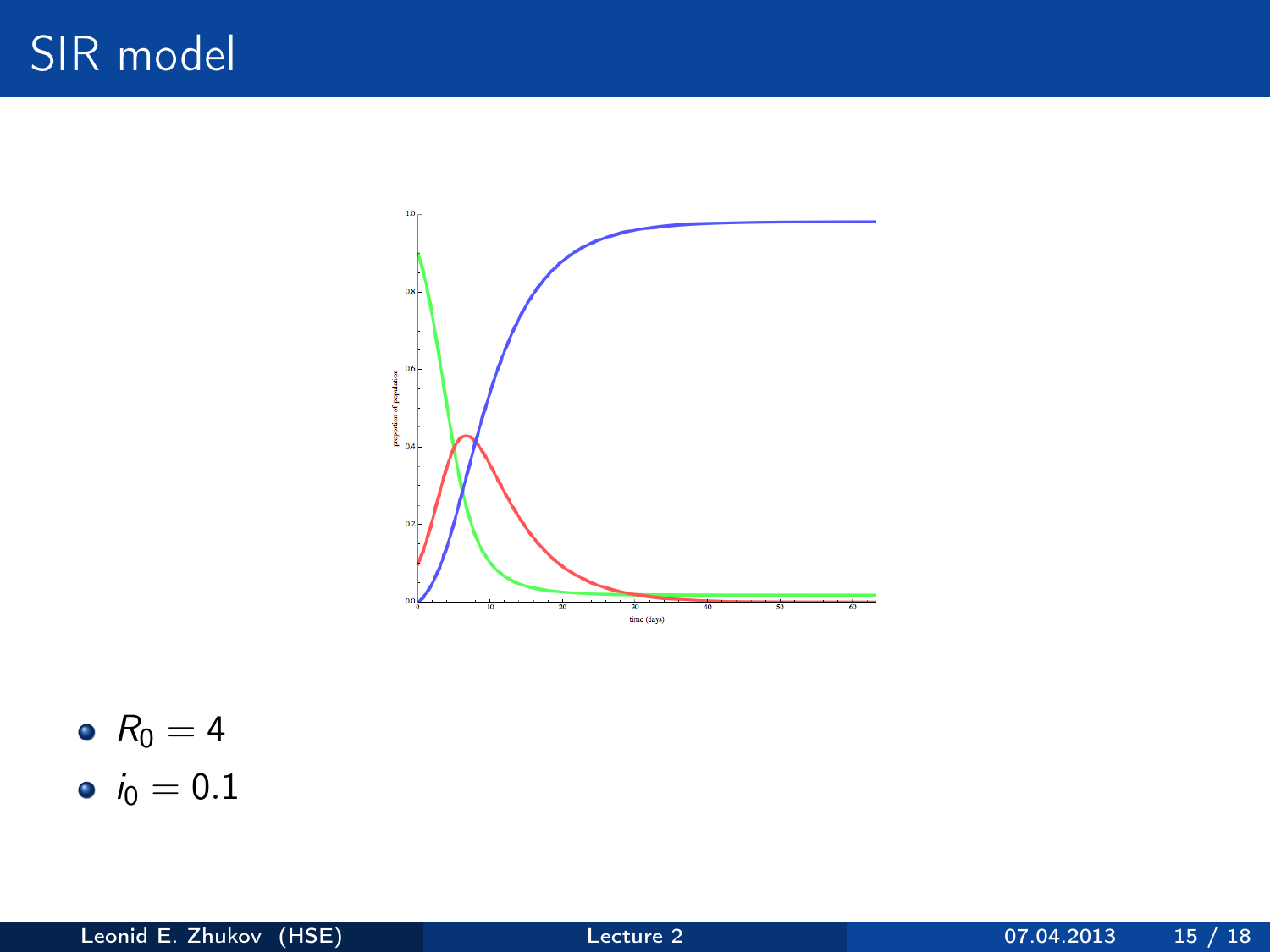

•  $R_0 = 0.5$ 

•  $i_0 = 0.1$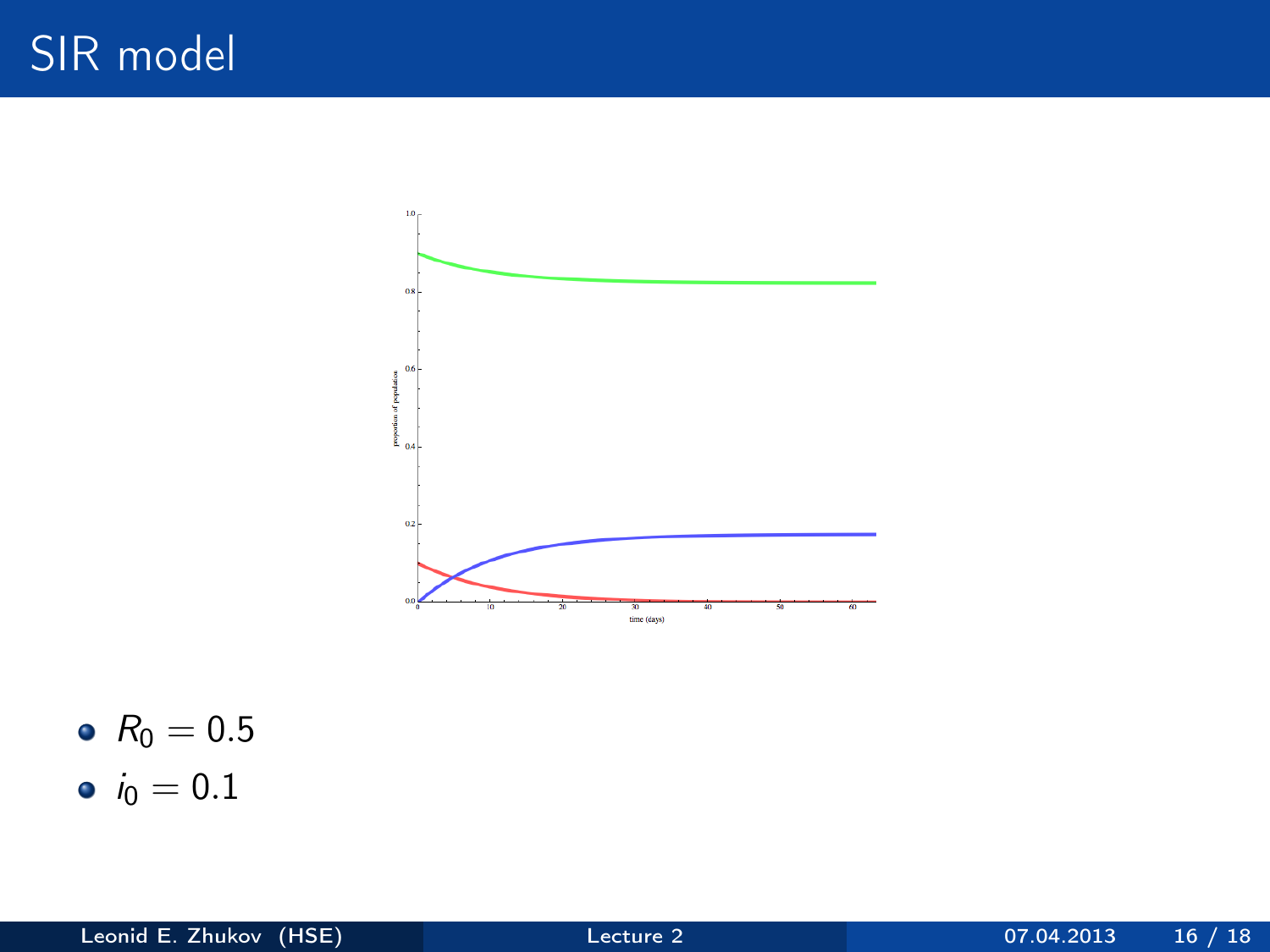